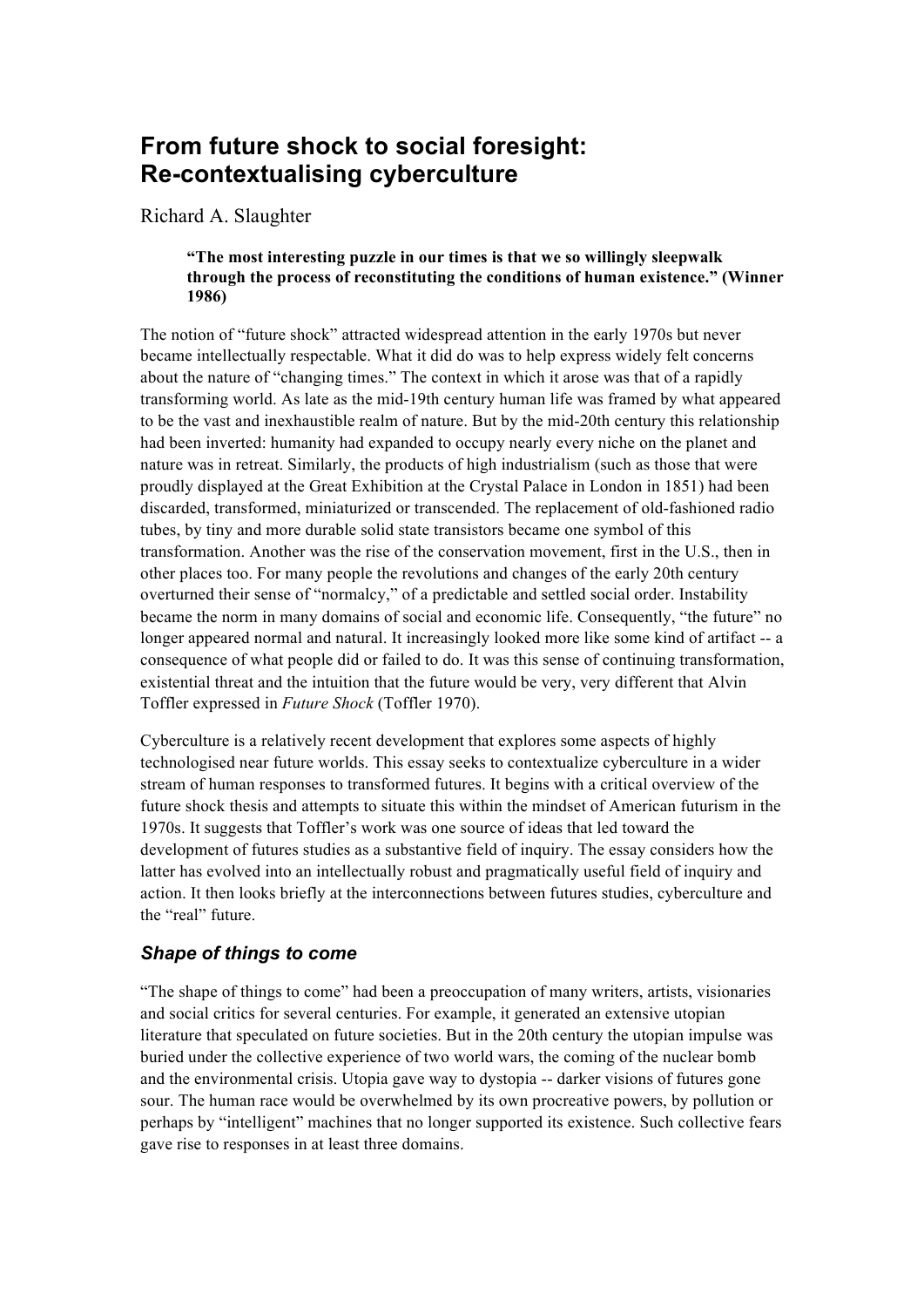One was popular culture. Science fiction writers from John Brunner to William Gibson and Neil Stephenson produced a variety of highly credible dystopian future novels. Filmmakers explored the cinematic possibilities of dystopia in films such as *Blade Runner*, *Terminator Two* and the highly successful *Matrix*. The term "technofear" was coined to describe much of the work of this genre and suggested that the latter provided ways for the popular imagination to come to grips with some of the implications of rapidly advancing science and technology.

Another domain of response embraces a modern lineage of writers, who articulated concerns about the future(s) of humanity through polemical non-fictional writing. Into this group fall such names as H. G. Wells (who wrote fiction as well), Lewis Mumford, Rachel Carson, Herbert Marcuse, and Theodore Roszak.

Finally there were, and continue to be, a number of more formal disciplinary and institutional responses to a drastically altered civilizational outlook. They include the development of futures studies as a distinct discipline, the rise of a wide variety of explicitly futures-oriented nongovernmental organizations such as the World Future Society and the World Futures Studies Federation, the evolution of Institutions of Foresight (IOFs) and, much later, the emergence of cyberculture.

When *Future Shock* was first published in 1970 it became an instant best seller. It drew together many of the threads of these challenges and transformations. It also proposed measures for dealing with them.

#### *The future shock thesis*

Writing during the late 1960s Toffler summarized this thesis thus:

[I]n three short decades between now and the turn of the next millennium, millions of psychologically normal people will experience an abrupt collision with the future. Affluent, educated citizens of the world's richest and most technically advanced nations, they will fall victim to tomorrow's most menacing malady: the disease of change. Unable to keep up with the supercharged pace of change, brought to the edge of breakdown by incessant demands to adapt to novelty, many will plunge into future shock. For them the future will have arrived too soon (Cross 1974).

He argued that a new force had entered history -- what he called "the accelerative thrust" - and further, that individuals, organizations, society, and the entire world were completely unprepared for dealing with it. This led to a "sharp break with previous experience." We were now living in times that were "no longer normal." At the physical level we were "tampering with the chemical and biological stability of the human race," while at the psychological level we were subjecting whole populations to various forms of over-stimulation via "sensory, cognitive, and decision stress." The main thrust of the argument was that both individuals and societies needed to learn how to adapt to and manage the sources of over-rapid change. In particular this meant bringing technological innovation under some sort of collective control. The bulk of *Future Shock* is devoted to exploring these themes in different areas of human experience and culture.

The keys to the book, however, lie in the final section, which is devoted to what Toffler termed "Strategies for Survival." Here are four chapters on "coping with tomorrow," "education in the future tense," "taming technology," and "the strategy of social futurism." Here is where Toffler set out his best ideas for responding to the situation he had described. Under "coping" were grouped proposals for "personal stability zones," counseling, halfway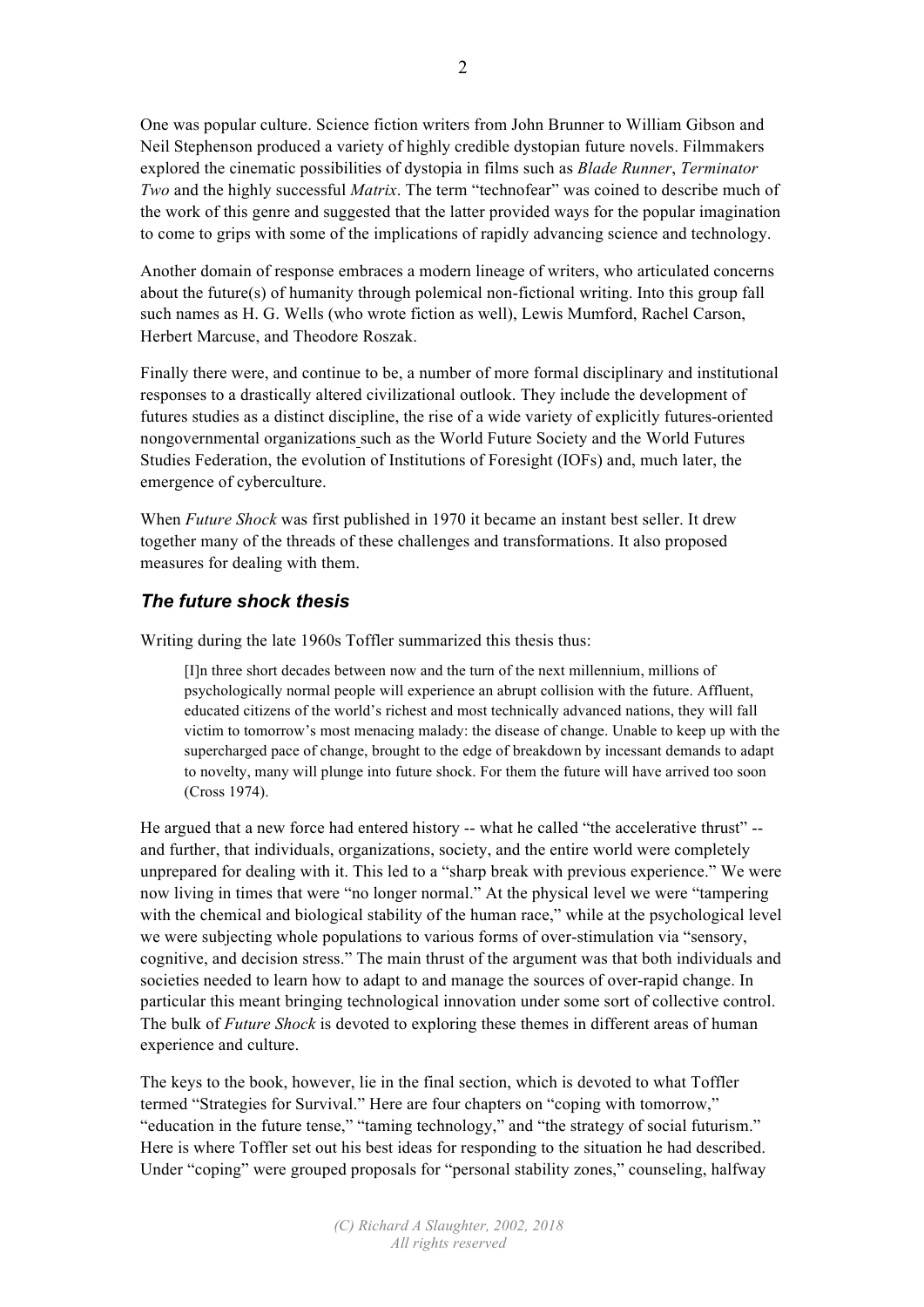houses, the creation of "enclaves of the past" and "enclaves of the future," and the deliberate reinvention of coping rituals.

Possibly the best section in the book is that on education. Here he advanced a powerful critique: " ... what passes for education today, even in our 'best' schools and colleges, is a hopeless anachronism .... " He then added:

[F]or all this rhetoric about the future, our schools face backwards towards a dying system, rather than forwards to an emerging new society. Their vast energies are applied to cranking out Industrial Men -- people tooled for survival in a system that will be dead before they are" (Toffler 1972, 202).

The thesis was then advanced that the prime objective of education should be to " ... increase the individual's 'cope-ability' -- the speed and economy with which he can adapt to continual change ... " (Toffler 1972, 364). Central to this was "the habit of anticipation." Assumptions, projections, images of futures would need to become part and parcel of every individual's school experience. Learning contracts would be needed, along with mentors from the adult population. The student's "future-focused role image" (that is, his or her view of their future self) would be nourished along with these capabilities. A democratic "council for the future" was needed in every school. Science fiction was an appropriate form of literature to encourage these capacities.

Regarding technology, Toffler put forward the view that a "powerful strategy in the battle to prevent mass future shock ... involves the conscious regulation of scientific advance" (Toffler 1972, 387). For Toffler "the horrifying truth is that, so far as much technology is concerned, no one is in charge." Hence what was needed was "far more sophisticated criteria for choosing among technologies" (Toffler 1972, 391). The option of what was later to be called an "expert system" named OLIVER was canvassed. Perhaps this would help diminish the demands on people. Overall, serious efforts needed to be devoted to anticipating the consequences of technological developments. Referring to changes in sexual habits consequent upon the contraceptive pill he asserted that:

We can no longer afford to let such secondary social effects just 'happen'. We must attempt to anticipate them in advance, estimating, to the degree possible, their nature, strength, and timing. Where these effects are likely to be seriously damaging we must also be prepared to block the new technology. It is as simple as that. Technology cannot be permitted to rampage through the society (Toffler 1972, 396).

The writer concluded that "a machinery for screening machines" was needed. This could be created by appointing a "technology ombudsman" as part of an "environmental screen" for protecting society from untoward effects.

The culmination of *Future Shock* is a long final chapter on "the strategy of social futurism." It begins with a rhetorical flourish -- " ... can one live in a society that is out of control?" -- and then goes on to outline some of the social innovations needed to ameliorate change. There is an emphatic call for social indicators:

[A] sensitive system of indicators geared to measuring the achievement of social and cultural goals, and integrated with economic indicators, is part of the technical equipment that any society needs before it can successfully reach the next stage of eco-technological development. It is an absolute pre-requisite for post-technocratic planning and change management (Toffler 1972, 413).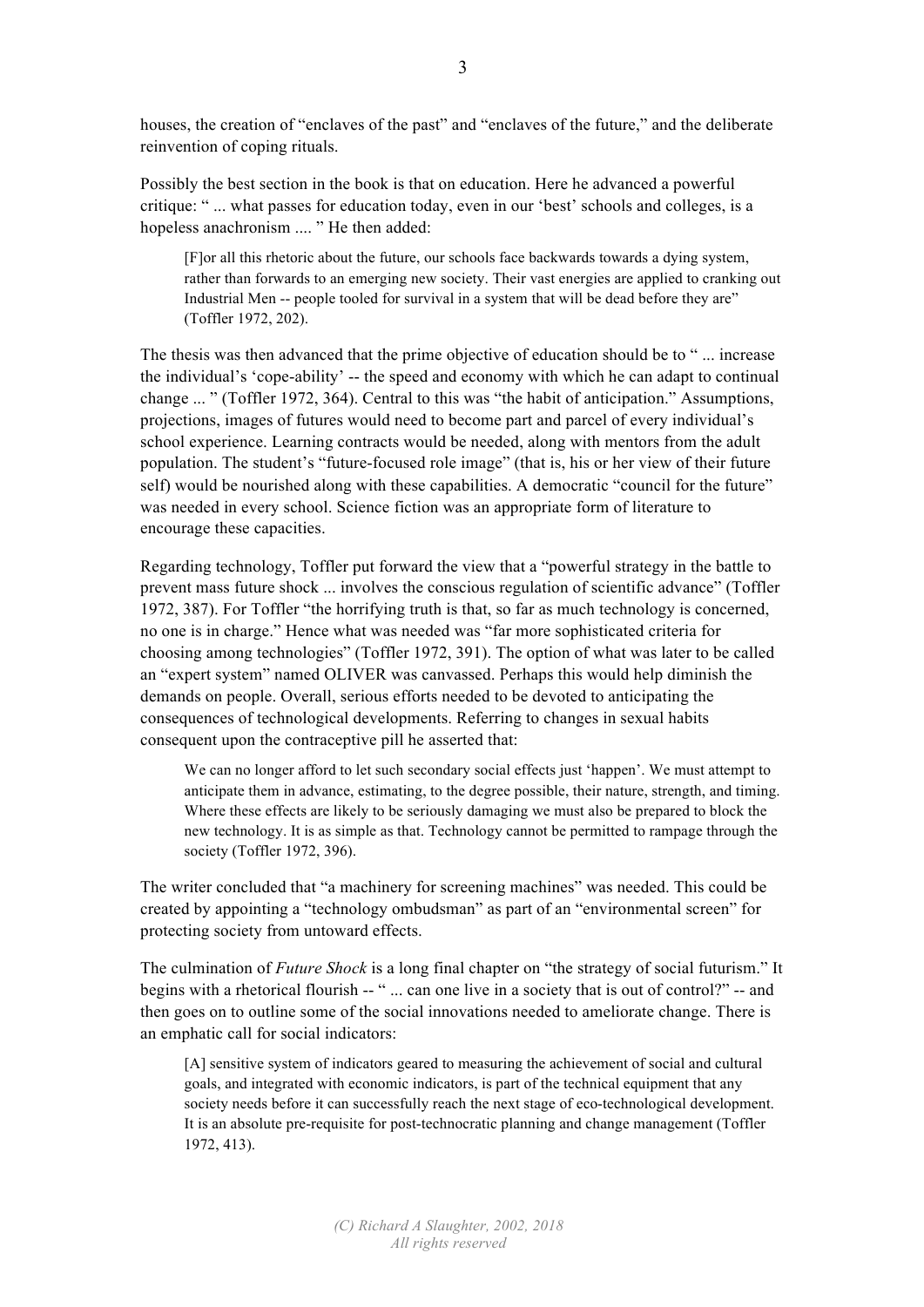A Council of Social Advisers could be created to complement an existing Council of Economic Advisers. The 'proliferation of organizations devoted to the study of the future' is noted and their long-term time horizons commented on with approval. "Scientific futurists" would work hand-in-hand with them to explore possible, probable, and preferable futures. In Toffler's view the utopian impulse could be "used as a tool rather than an escape" and used to stimulate the social imagination in pursuit of better futures. But this would need institutional support:

[S]cientific futurist institutes must be spotted like nodes in a loose network throughout the entire governmental structure ... so that in every department, local or national, some staff devotes itself to scanning the probable long-term future in its assigned field (Toffler 1972, 423).

In addition:

[W]e need to train thousands of young people in the perspectives and techniques of scientific futurism, inviting them to share in the exciting venture of mapping probable futures (Toffler 1972, 423).

In what was, perhaps, an unconscious echo of Wells' notion of a "global brain," (Wells, 1938, 1971) Toffler suggested that "as the globe is itself dotted with future-sensors, we might consider creating a great international institute, a world futures data bank" (Toffler 1972, 424). This, in turn, would support what Toffler termed "anticipatory democracy." The latter would set up "a continuing plebiscite on the future," simulations of various kinds and "social futures assemblies," all designed to encourage wide participation in social decision-making. Toward the end of the chapter Toffler summarized his position thus:

[T]his, then, is the ultimate objective of social futurism, not merely the transcendence of technocracy and the substitution of more humane, far-sighted, more democratic planning, but the subjugation of the process of evolution itself to conscious human guidance (Toffler 1972, 438--439).

He added:

[F]or this is the supreme instant, the turning point in history at which man either vanquishes the process of change or vanishes, at which, from being the unconscious puppet of evolution he becomes either its victim or its master (Toffler 1972, 439).

These ideas and proposals drew widespread attention because they attempted to craft a number of responses to issues and questions that concerned many people but which fell outside the usual problem detection, problem resolution systems of an industrial society. They also drew attention to defects in the way that society operated and considered a range of innovative responses. But most of all, perhaps, what people responded to was the notion that here were clues to a very different future. Here, indeed, was a whole new way of responding to change that people felt they could begin to grasp and possibly use.

#### *Future Shock* **30 years on**

Three decades later, the underpinnings of many of the ideas advanced in *Future Shock* remain problematic. There is no doubt, however, that the thesis focused many peoples' attention on futures-related concerns. These included: the difficulties of understanding and responding to complex processes of change; issues of human and environmental adaptation to unprecedented rates of change; the problem of subjecting ever more powerful technologies to some form of effective social control; and, overall, the problem of how to come to terms with the wide range of futures clearly implied by all of the above.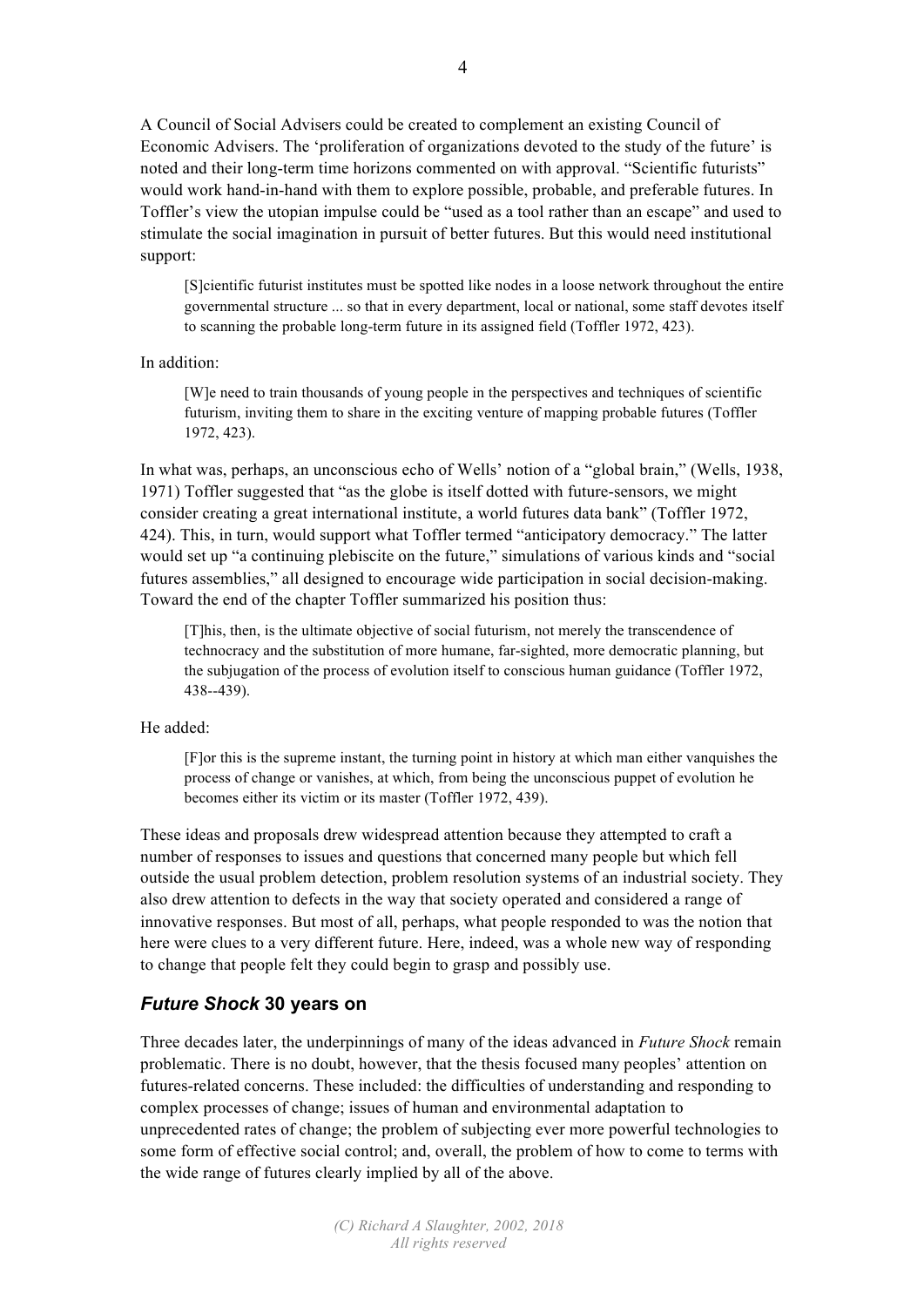Like others before and since, Toffler rightly argued that these transformations in the conditions of human life were unprecedented in human history. His work aligned with that of countless other people in many countries to help stimulate a range of social responses. Among them were the development of futures studies, the application of futures approaches in education and the growth of future oriented NGOs.

As noted previously, the *Future Shock* thesis portrayed people as being "overwhelmed" by change to a point of widespread dysfunctionality that might prefigure widespread social breakdown. But "change" was seen as a wholly external force, rather than something that worked through specific social formations and through the structures and processes that maintain their interests. Such a diagnosis placed the onus for response rather heavily upon these decontextualized and "shocked" individuals. It overlooked the social entities that were (and remain) complicit in generating and sustaining "change." Overall, this was a disempowering approach that displaced autonomy from individuals and groups into poorly defined and shadowy social locations that could not be readily located or challenged.

Linked with this is the way that Toffler ascribed the prime responsibility for "rapid change" to "technology" -- not to the agencies and powers that have the ability to define, focus, develop, market, and apply it. The effect was mystificatory in effect, though not, I am sure, in intent. While Toffler sought to encourage "social futurism" and "anticipatory democracy," he did so in a way that completely overlooked the difficulties people face in (a) understanding and (b) attempting to intervene in their historical context.

In summary, the *Future Shock* thesis can be seen as an expression of a journalistic view of macro-change from a very particular viewpoint in space and time. It foregrounds the habits of perception that are characteristic of that time and attempts to universalize them. As noted, this framework certainly provided some useful suggestions for possible ways forward. But as an interpretive agenda it was unworkable in practice. Conspicuously lacking were ways of understanding, and coming to grips with, other dysfunctional imbalances in culture. "Change" is only one of them. Meaninglessness, lack of purpose, hyper-materialism, technological narcissism, and spiritual hunger are a few of the others that might be encompassed within a wider view. But *Future Shock* was silent upon them all.

# *The mindset of early American futurism*

Early American futurist work based on *Future Shock*-type analyses was nothing if not ambitious. It attempted to monitor global trends (some of which were and are poorly understood), act as a societal early warning system, explore and illuminate a bewildering range of possibilities and choices, influence public and private decision-making in a multitude of contexts, and disseminate its ideas and conclusions as widely as possible. Its practitioners wanted to help "create the future."

In view of the enormity of these self-imposed tasks there is a strong case for a low-key, selfeffacing mode of discourse hedged around with qualifications of various kinds. But when Edward Cornish wrote of the "great future that we all know is possible," he articulated a deeply felt and widely shared American attitude that "if we can create believable dreams of a better future world, then we can build for that world, for we live in an age when a peaceful, prosperous, and happy world is a genuine possibility." This view reflected a sense of optimism and power that was, perhaps, central to the American experience (Cornish 1980, 15- -19). Another, much reprinted, paper exposed the darker side of this sensibility by concluding that "the only possible conclusion is a call to action." Along with, "the task is clear. The task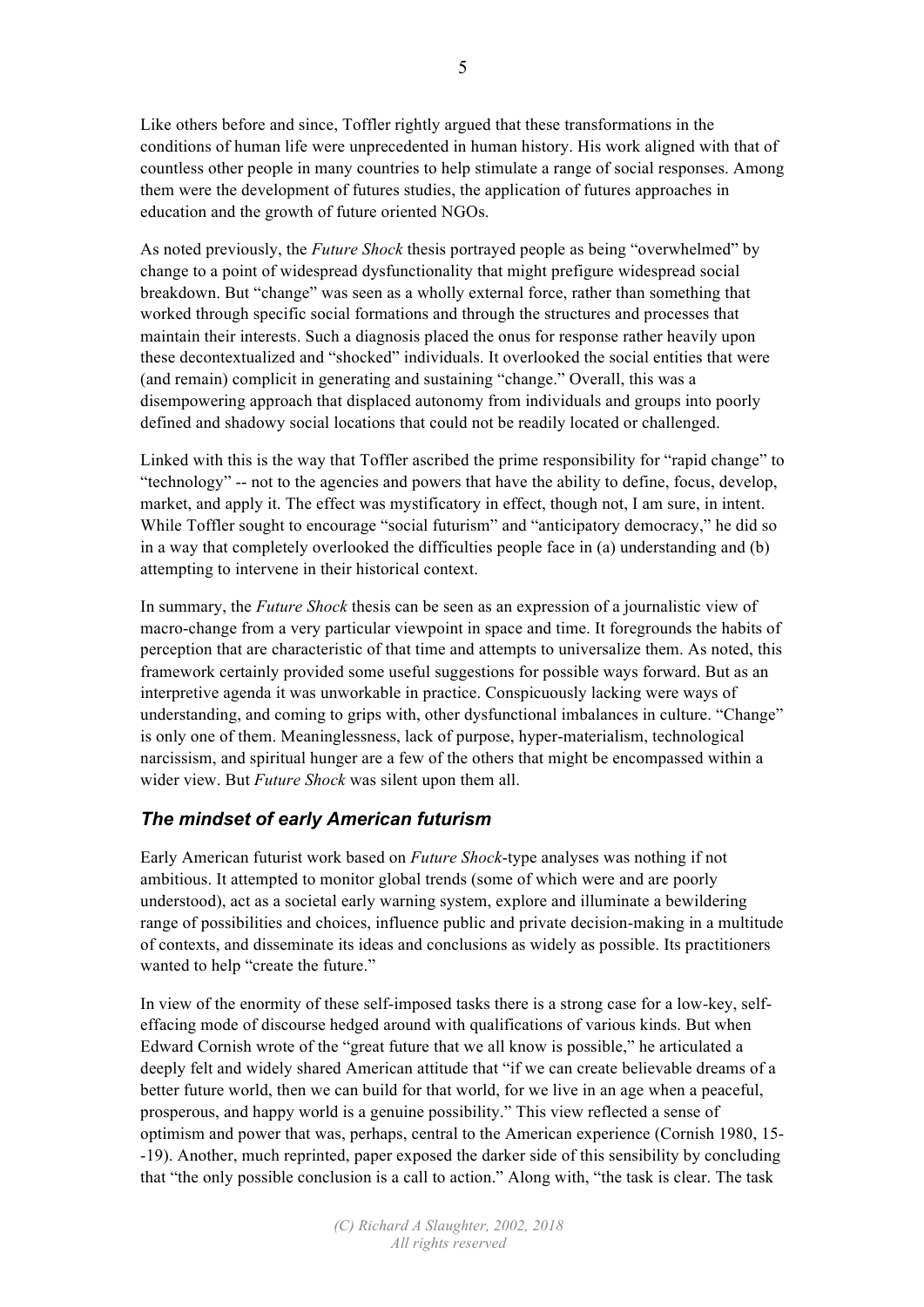is huge ... time is horribly short ... today the whole human experiment may hang on the question of how fast we now press for the development of a science for survival" (Platt 1973, 16).

Statements of this nature sprang from the same sources of self-understanding, concern, and limitation as *Future Shock*. They attempted to express the ideals and the fears of much of humankind. But, sympathize though we may, they simply did not travel well, and it is important to understand why. In these, and countless other cases, it was not always clear how, or in exactly what sense, people could begin to exert control over events or act to prevent threatened crises. Regardless of whether the view expressed was optimistic or pessimistic, whether the task was to create utopia or merely to avoid dystopia, something was missing.

People who were deeply involved in particular ways of life, values, logics-in-use, traditions, and so on -- people whose worldviews differed in many substantial ways from those of futurists -- were being asked to cooperate from a great social distance in a demanding series of more or less well-defined tasks that lacked historical precedent, or, so far as they were concerned, contemporary sanction. Thus, generalized "calls to action" were not an effective way to make progress. The implicit view of individuals and societies was an underdimensioned one that glossed over more than was prudent of the substance of social life and social being.

Then and now most people realize that the future is inherently uncertain and conditional. Its relation to the present is complicated by a host of social, cultural, and ideological factors. The sense in which it may be "built" or "chosen" needs to be clarified in some detail by those with ideas about what it should be like. That this seldom happens is not really a comment upon individuals. It is founded on a universal dilemma. People who are necessarily embedded in their own historicity cannot readily aspire to the almost supernatural (or supra-historical) powers involved. As Radnitzky put it, "what is 'irrational' in human history is that men make their history but ... do not know the history they make. They have not yet been able to make it with full consciousness" (Radnitzky 1972, 119). This is a dilemma facing anyone wishing to direct change. To avoid "future shock," to build a "science of survival" or to design a "peaceful, prosperous, and happy world" not only begs a number of very important questions, it also requires the development of more inclusive and enabling forms of consciousness and action.

Hence, during the 1970s and 1980s the presentation of particular futures ideas -- and indeed, of the futures field more generally -- was marred by exaggeration, by a rather naive view of human capacities and by over-optimism about the potential for social change. Yet despite these drawbacks, the future shock thesis also helped to stimulate a number of constructive social responses.

#### **Future Shock** *as a stimulus to social innovation*

Toffler was dissatisfied with what he regarded as "technocratic" forms of decision-making and social administration. PPBS (planning, programming, budgeting systems) and a president's council set up by Nixon fell a long way short. Rather, he called for a "revolution" in the way long-term social goals were formulated. What he wanted was a "continuing plebiscite on the future." To this end he proposed the creation of what he called "social futures assemblies" throughout America, coupled with a range of social simulation exercises in schools.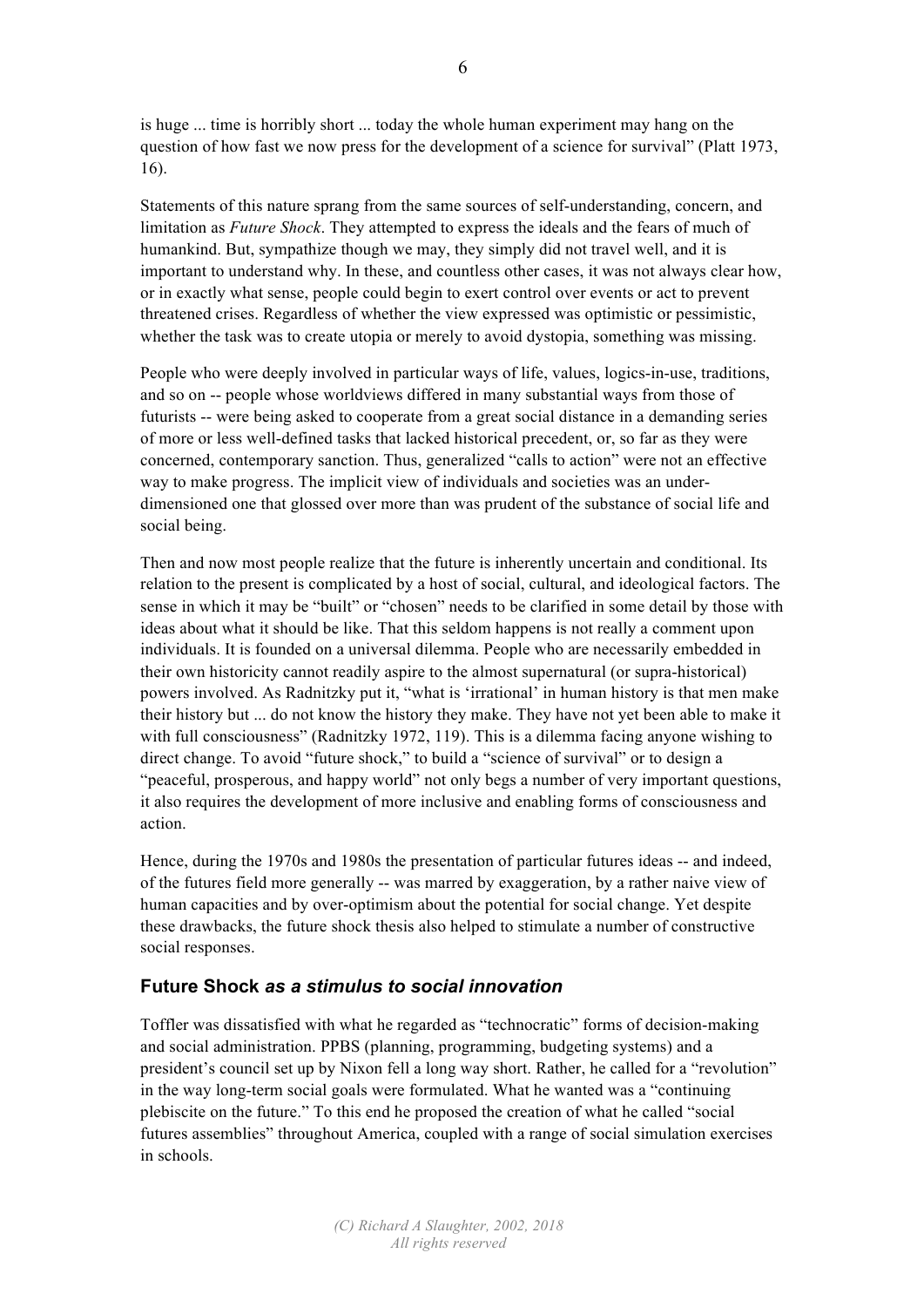Yet Toffler's vivid social imagination exceeded his practical grasp of what would be needed to enable such innovations. To read *Future Shock* 30 years on is to be struck by the disjunction between the power of the vision and the poverty of means. The vision stimulated a number of attempts to set up such assemblies. For example, in Hawaii citizens were polled as to how they saw likely and desired futures. The results were summarized as scenarios in a newsletter and acted out on television. A television vote then followed. A book entitled *Anticipatory Democracy* provided a showcase for ideas and experiments of this kind (Bezold 1978). So there is no doubt that *Future Shock* stimulated the social imagination. But most of Toffler's ideas needed a lot more work before they could be put into practice.

Part of the explanation lies in Toffler's habit of privileging aspects of the outer empirical world (facts, trends, change processes) and overlooking the inner interpretive one (worldviews, paradigms, social interests). In subsequent years it became clear that to carry futures proposals from the realm of ideas into social action requires far more than a description of the organizational forms they might take. What Toffler, and indeed many futurists, overlooked is that *the futures domain is primarily a symbolic one*. To operate successfully within it requires a working familiarity with the language, concepts, frameworks that support future-oriented modes of inquiry and action. While Toffler's research had provided him with an elaborate futures vocabulary and a rich store of futures-related ideas and proposals, most of those reading his work were not able to translate his proposals into action because they could not cross this symbolic gulf. To move from ideas to action in fact requires progress though several "layers of capability" which had not yet been described at that time (see From Future Shock to Social Foresight, below). Thus the main drawback of the future shock thesis was that it did not help people find their way into that domain and hence discover the deeper sources of understanding and insight that Toffler had himself overlooked.

Toffler was equally adamant about the need for technology assessment -- and in principle he was right. In the chapter "Taming Technology" he put forward the notion of a "technology ombudsman," a public agency that would investigate complaints about irresponsible applications of various technologies. Closely related to this was the idea of an "environmental screen" that would assess the impacts of technologies before they were adopted. Companies would employ their own "consequence analysis staff" to carry out this kind of work. In both cases it is possible to see one of the starting points of the OTA (Office of Technology Assessment) that was established some years later (only to be axed by Reagan). Similarly the environmental screen may be seen as a precursor of environmental impact statements, which later became common practice. In these cases a generous interpretation of the role of *Future Shock* would see it as helping to popularize the need for such arrangements in a rapidly changing society.

On the other hand, since Toffler did not attempt a deeper analysis of the worldviews, presuppositions, ideologies and embedded interests that were driving (and continue to drive) the global system, he was in a weak position to call into question the apparent inevitability of technological advance or to propose means of dealing with it at a constitutive level. Hence his well-meaning suggestions were, in effect, outstripped by vastly more powerful forces.

Legend has it that in 1966 Toffler was involved in one of the first high school courses in futures studies. What is certainly the case is that a few years later he edited a wide-ranging book called *Learning for Tomorrow* in which he collected together articles by many futureoriented educators in the U.S. (Toffler 1974). Here were displayed some of the early formulations of theory, practice, and self-understanding that later were incorporated into more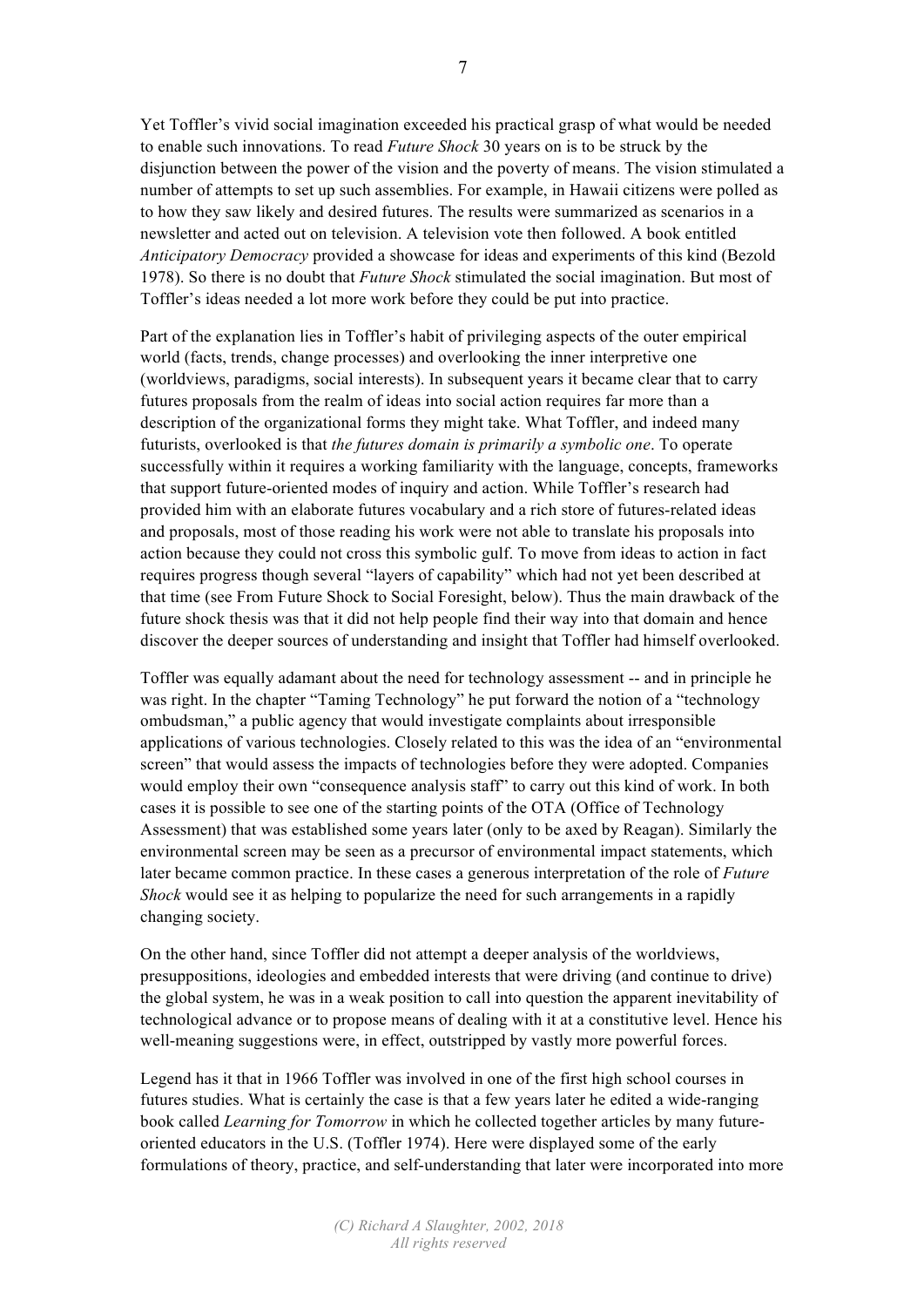durable approaches to futures education. While the book was by no means as successful as the earlier one, it achieved a significant readership in the U.S. and elsewhere.

Toffler's ideas about future-oriented education certainly provided a stimulus to this hitherto neglected area. But, over time, it became increasingly clear that the foundations of futures in education were shaky. A close look at American classrooms during the 1970s and 1980s made it clear that innovative futures work had been successful in practical terms. But a search for durable underpinnings was fruitless for one very simple reason: there were none. The poppsychology approach taken by Toffler served to initiate, and perhaps to inspire up to a point. But it could not nourish and support. Thus during the time of Reagan and Thatcher futures education initiatives were perceived to be inessential and were widely discarded. It would be some years before a more durable foundation would be constructed and a new wave of futureoriented educational work taken up by other hands and minds elsewhere (Hicks and Slaughter 1998).

In summary, the *Future Shock* saga provided a particular sort of thesis about social change, economic development, the role of technology, and, overall, the ways that organizations and individuals might begin to come to grips with them. But it did so in ways that failed to enable the very category of human agency that it sought to assist. Toffler went on to other work on other projects: *The Third Wave*, *Powershift*, *War and Anti-War* and the diminutive but ambitious paperback *Creating a New Civilization* (Toffler, A. and H. 1994). Perhaps the chief outcome of all this activity was to establish Toffler, and as time went by his wife Heidi also, as highly "mediagenic" futurists who not only earned a handsome living with their speculations and proposals, but also were sought out and promoted by politicians such as Newt Gingrich, one-time leader of the U.S. House of Representatives. The path from public engagement and discipline-building to lucrative private consulting is regrettably, however, a common one. It helps to explain why futures studies has taken longer to advance than it might otherwise have done.

### *Development of substantive futures inquiry*

Futures studies has been described as:

[A] field of intellectual and political activity concerning all sectors of the psychological, social, economic, political, and cultural life, aiming at discovering and mastering the extensions of the complex chains of causalities, by means of conceptualizations, systematic reflections, experimentations, anticipations, and creative thinking. Futures studies therefore constitute a natural basis for subnational, national, and international, and both interdisciplinary and transdisciplinary activities tending to become a new forum for the basis of political decision making (Masini and Samset 1975, 15).

Another definition was offered by Roy Amara in 1981. He saw it as an exploration of possible, probable, and preferable futures (Amara 1981, 25--29). However, by the 1990s it became more appropriate to consider it as an emerging "meta-discipline." "Meta-" because of the way it integrates material, data, ideas, tools, etc. from a wide variety of sources; and "discipline" because when done well it clearly supports disciplined inquiry into the constitution of human futures (Slaughter 1988, 372--385). By the end of the 1990s four main traditions, or paradigmatic ways of framing and approaching futures work, were defined. These were as follows: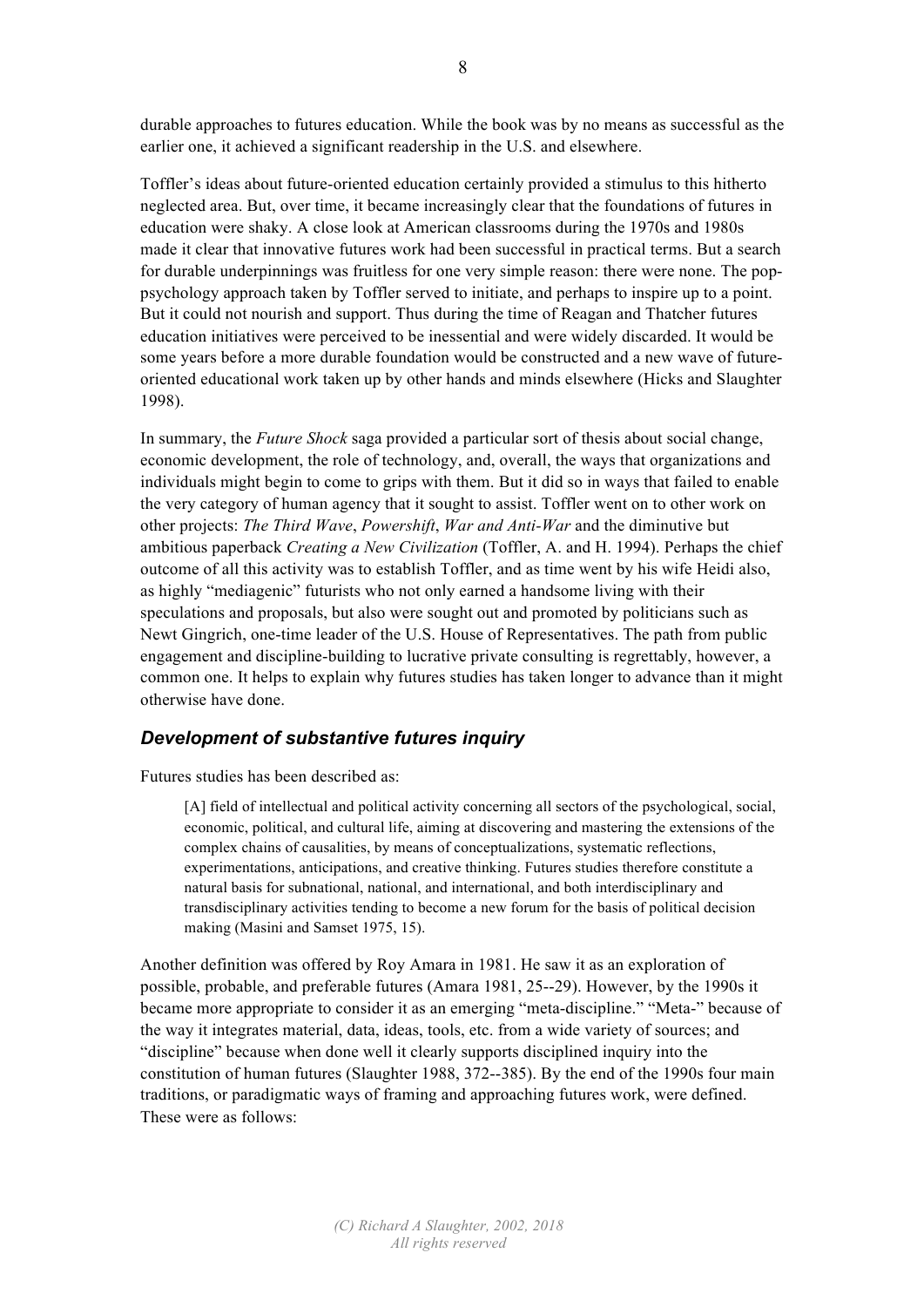- **The empirical/analytic tradition.** This is basically data-driven, positivistic, often corporate and hence identified most strongly with North American sources. The names of Herman Kahn and Julian Simon are often identified with this approach.
- **The critical/comparative tradition.** This is a more socially critical approach which recognizes different approaches to knowledge and its use, and different social interests. It takes a more comparative approach and is linked with this writer, Hazel Henderson and Sohail Inayatullah, among others.
- **The activist/participatory tradition.** This is very much about facilitation and activism. Hence it has links with some of the social movements that are close to futures studies, such as the peace, women's, and environmental movements. The approach is expressed most directly in workshop formats such as those created and implemented by Robert Jungk, Elise Boulding, Warren Zieglar and Joanna Macy.
- **The multicultural/global tradition.** This more recent approach springs from the emergence of futures studies, and its underlying concerns, from many non-Western contexts. It has been supported by UNESCO and by the courses run in various countries by the World Futures Studies Federation. Those associated with this arena include Zia Sardar, Tony Stevenson and Sohail Inayatullah, as well as a growing number of non-Western futurists.

Besides these four traditions, or paradigms, of futures work, there are also a number of substantive levels at which this work can take place (Slaughter 1993). These include the following:

- **Pop futurism.** This is trite, superficial work. It is media-friendly and often seen in weekend newspaper supplements and on brief television features. It is summed up by statements such as "how science and technology are improving our lives and creating the future." This is the world of the fleeting image and the transient sound-bite. It is eminently marketable, but bereft of theory. It arguably detracts from "real" futures work (that is, work with useful social consequences).
- **Problem-oriented work.** This is more serious work. It looks at the ways that societies and organizations are responding, or should respond, to the challenges of the near-term future. So it is largely about social rules and regulations. It emerges most typically in, for example, environmental legislation and organizational innovations, particularly in business -- which often gives the impression of being "stranded" at this level.
- **Critical futures studies.** Critical work attempts to "probe beneath the surface" of social life and to discern some of the deeper processes of meaning-making, paradigm formation, and the active influence of obscured worldview commitments (for example, "growth is good" and "nature is merely a set of utilitarian resources"). It utilizes the tools and insights that have emerged within the humanities and which allow us to "interrogate," question, and critique the symbolic foundations of social life and -- this is the real point -- hence to discern the grounds of new, or renewed, options. Properly understood, the deconstructive and reconstructive aspects of high-quality futures work balance each other in a productive fusion of methods.
- **Epistemological futures work.** Here is where futures studies merges into the foundational areas that feed into the futures enterprise and provide part of its substantive basis. Hence philosophy, ontology, macro-history, the study of time, cosmology, and other disciplines are all relevant at this deep level.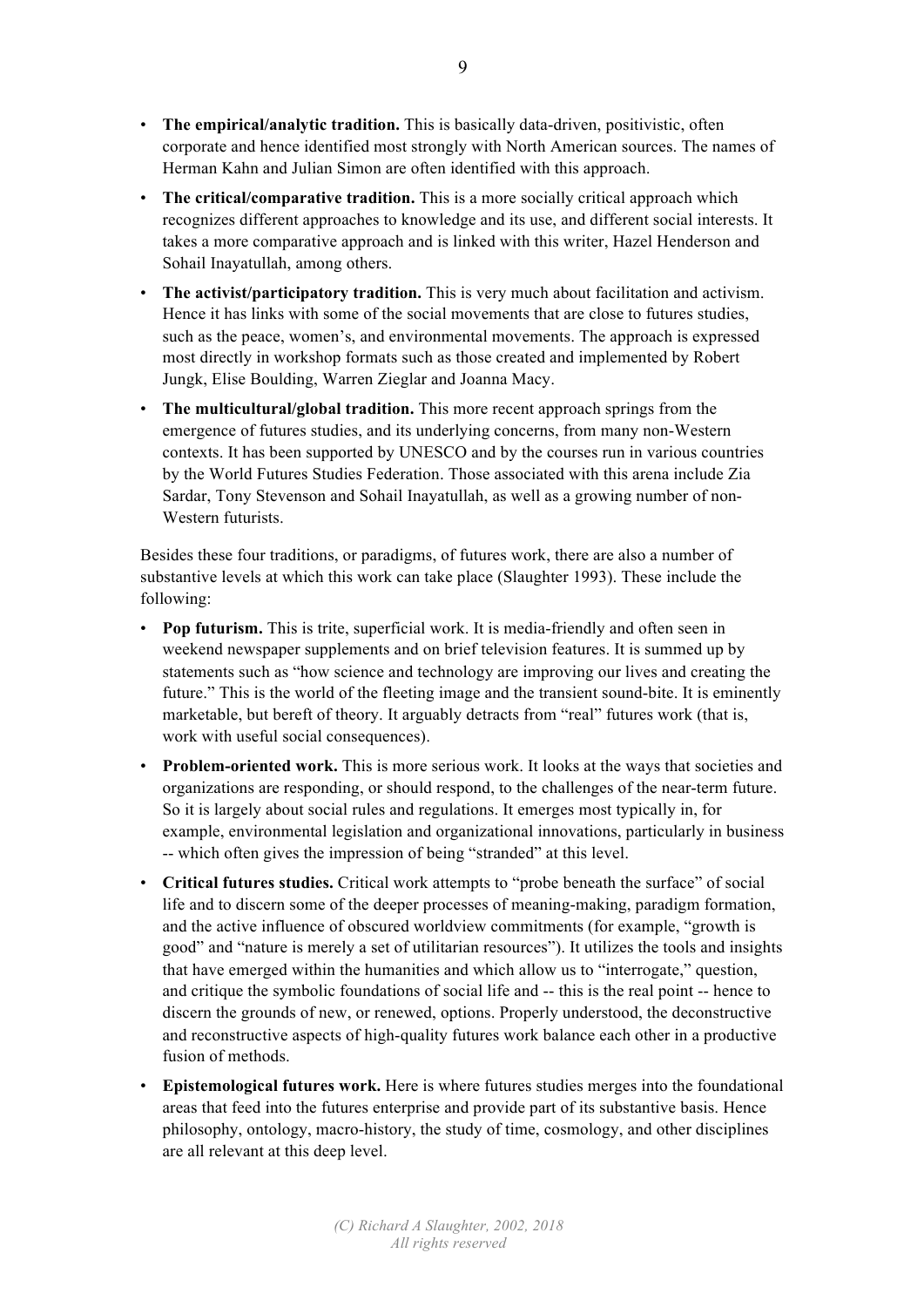Thus futures studies has developed breadth and depth over the last three decades. It is now a globally distributed meta-discipline taught in a number of universities and which increasingly figures in strategic decision-making, policy debates, and the emergence of social innovations. In essence, it provides interpretative or propositional knowledge about the future, up-dates this regularly, assesses the quality of emerging understandings, and uses them for a range of socially useful purposes. When *Future Shock* was first published such claims could not have been supported, whereas today they are a reality -- a fact demonstrated by work such as Wendell Bell's two-volume opus *The Foundations of Futures Studies* (Bell 1996) in the *Knowledge Base of Futures Studies* series (Slaughter 1996).

Drawing on such sources, futurists "study the future" or "construct forward views." In so doing they open out the future as a symbolically and practically significant ream. The discerning of in-depth understanding from these processes enables us to identify options and choices in the present. The point is to move away from a passive or fatalistic acceptance of an "unknown" future to an active and confident participation in creating positively desired futures. Most futurists believe that the future can be shaped by the careful and responsible exercise of human will and effort. Futurists differ in many of their views, but most agree that individuals, organizations, and cultures that attempt to move into the future blindly are taking unnecessary risks. They support the proposition that we need to understand and apply foresight in our private, public, and professional lives.

## *From future shock to social foresight*

*Future Shock* was the attempt of one individual to come to terms with change. But building the disciplines of futures studies and strategic foresight is quintessentially a group process involving many actors in many different places. The progression from individual to social capacity is crucial, and there are four "layers of capability" that can lead us there:

- **The brain/mind system.** Human beings are reflexive creatures and their frame of reference embraces past, present, and future. The ability to think ahead is grounded in this biological inheritance. People use foresight informally every day of their lives. This means that we do not have to introduce some new capacity, merely up-grade an existing one.
- **Futures concepts to enable a futures discourse.** Students who take futures courses for the first time find that the language of futures studies and foresight practice opens up the futures domain so that it becomes a symbolically vital realm of understanding and action. Futures literacy is created by active immersion in the material and the process of considering this with others. From this emerges a distinct futures discourse that enables the forward view.
- **Futures methodologies and tools.** But discourse has its limitations. In order to engage with real-world projects, statistics, extended problem analysis (such as the siting of a new road, airport or power utility) a variety of methodologies are used. Chief among these used to be forecasting. Today the focus is more on scenarios and strategic decision-making. These are two of a much wider set of methods that permit us to extend the discourse into new domains and to tackle complex, extended problems.
- **Applications of futures work in purpose built organizations or "niches."** But even with all three of these "layers of capability" functioning in concert, still there would be something missing. Futures work would merely be episodic, rising and falling with demand. So the final step is to embed such work in purpose-built organizational niches, or in what I call IOFs or 'institutions of foresight'?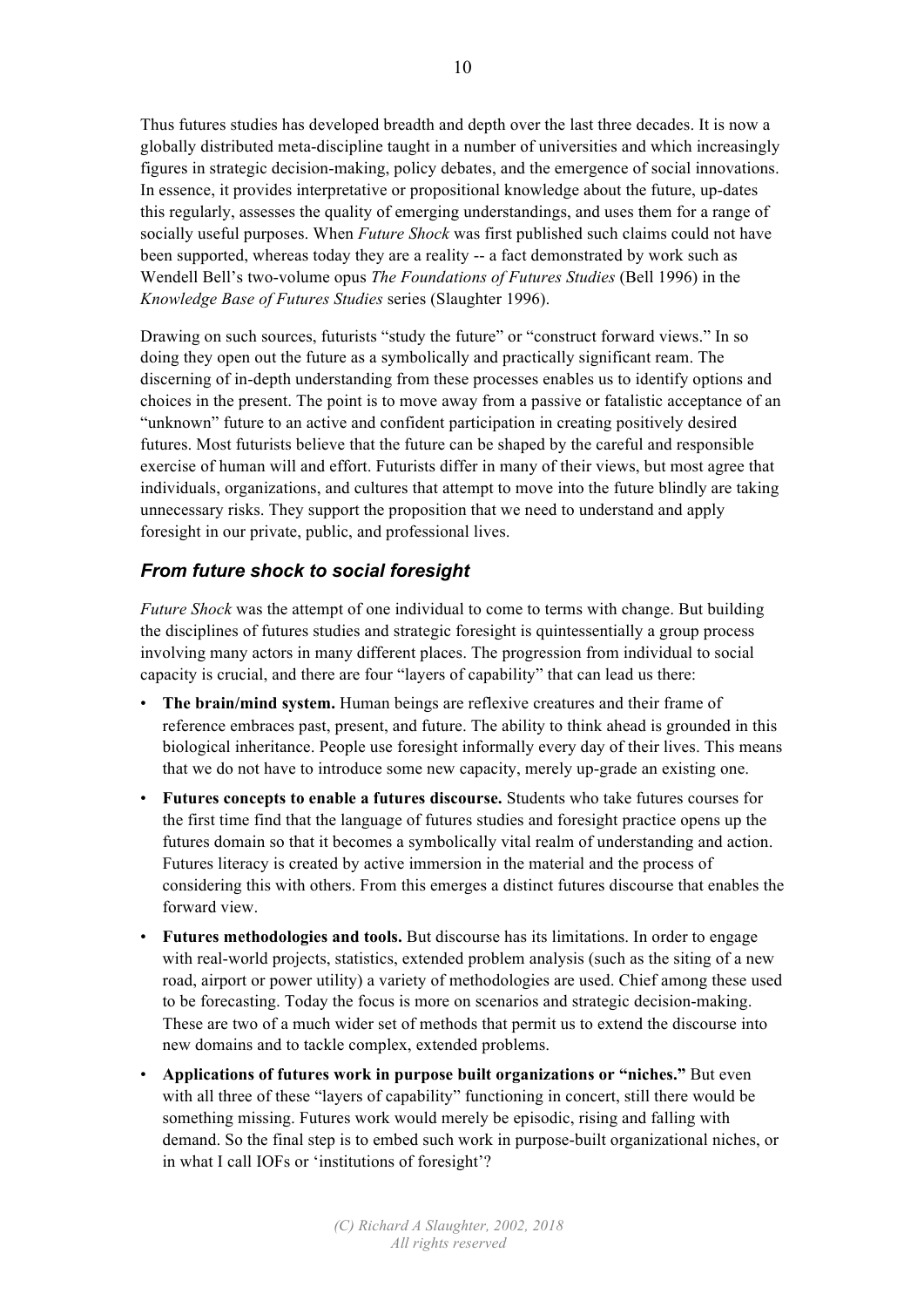With applied foresight work occurring in this powerfully grounded way in many social locations in organizations of all kinds we may reasonably expect to see the beginnings of social foresight. In systems language it would be an "emergent capacity" of all this work (Slaughter 1996a). Thus, 30 years later, future shock has been superseded by more structured and disciplined approaches to the creation of applied social foresight.

# *Futures studies, cyberculture, and the "real" future*

Long-term immersion in the futures domain means that the future is no longer seen merely as an empty space or a blank screen upon which the concerns of the present are projected. It takes on positive symbolic content. One way to get a rapid impression of futures in prospect is to pose a number of key questions and then look for high-quality answers. For example:

- What are the main continuities?
- What are the main trends?
- What are the most important change processes?
- What are the most serious problems?
- What are the new factors in the pipeline?
- What are the key sources of inspiration and hope? (Slaughter 1996b).

In-depth answers to such questions begins to reveal the contours of the "real" future from the viewpoint of a particular observer/interpreter. One such reading is as follows. The globalization process is driven by powerful transnational corporations in pursuit of abstract goals such as: growth, innovation, profit, and shareholder value. These processes are not linked with any notion of social need or human value. Indeed, they have many negative human, social, and environmental impacts. They are stimulating the too-rapid development of a series of technological revolutions that threaten to destabilize all human civilizations and societies. Thus, in a nutshell, the most likely future for humankind at this point is a radically diminished one in a world that is mined out, depleted, polluted, and overwhelmed by technologies that we can neither see nor control. (See Broderick 1997 for an overview of the latter).

The central challenge of futures studies, foresight work, and, indeed, social and organizational decision-making in general, is to reveal the contours of this unacceptable world and to generate widespread social discussion about feasible alternatives. Alternatively, we can turn the problem on its head and ask: what are the contours of the next level of civilization, the one beyond the mental/egoic, capitalist/late industrial world of the early 21st century? More simply: how might a more positive future be framed?

Remarkably enough, there is a great deal of high-quality material that deals with these generic alternatives. The work of transpersonal synthesist Ken Wilber is paradigmatic. Wilber establishes an interpretive framework that is based on a "four quadrant" view of evolution. The four quadrants cover the following areas (Wilber 1996):

- **The inner individual world.** This is the inner world of reference of each person. It gives access to identity, feelings, emotions, ideas, meaning, and purpose. It provides an overview of individual stages of development.
- **The outer individual world.** This is the human being as known to science. It refers to those aspects that can be directly observed or measured. It is comprised of the structures and functions that enable biological life and awareness.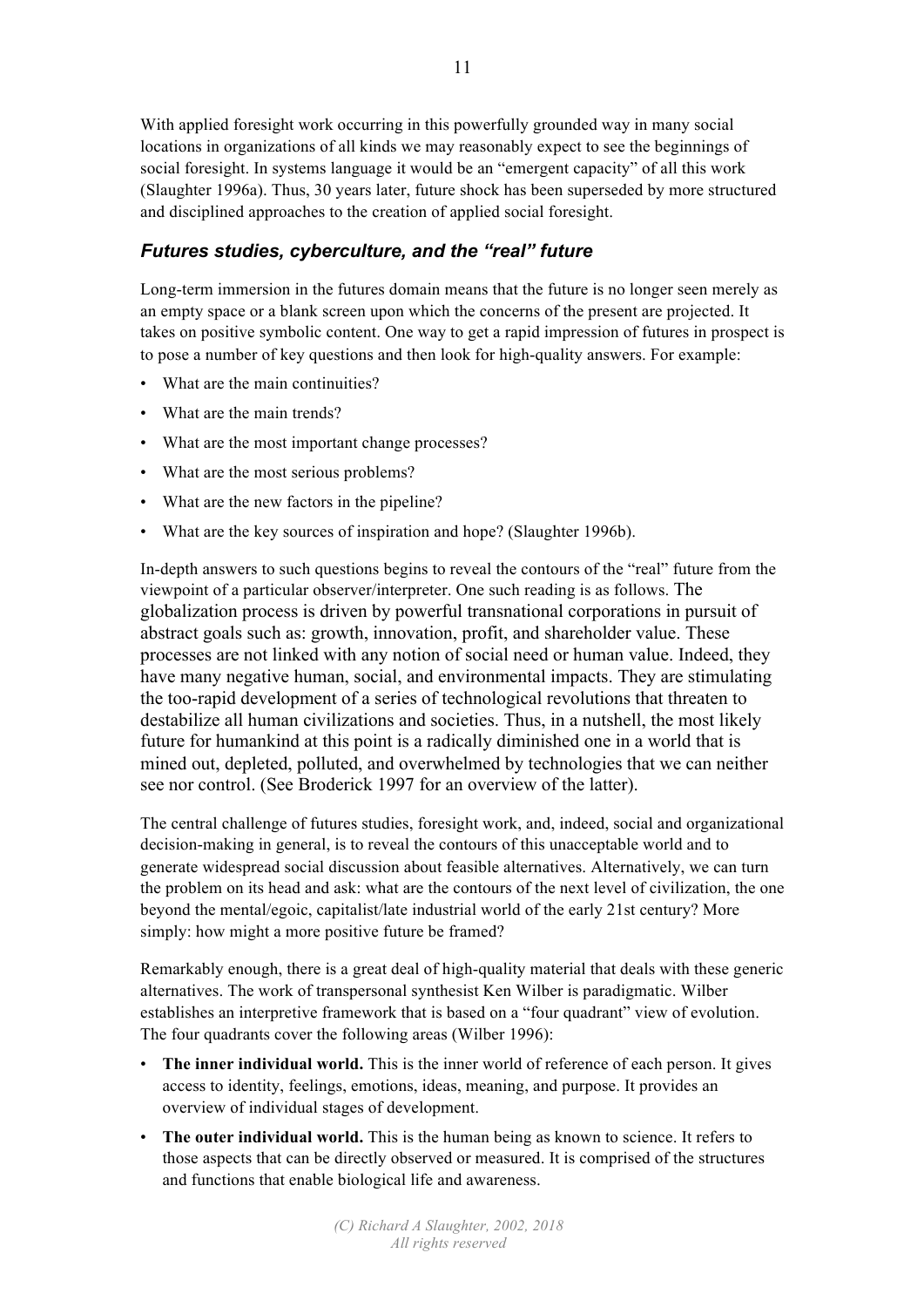- The outer collective world. This is the rest of the external world as known to science, engineering, architecture, and so on. It embraces the external natural world and the infrastructure of the built environment.
- **The inner collective world.** This is quintessentially the world of reference of stages of social development, of worldviews, languages, professions, and the like.

Through an elegant usage of these distinctions, Wilber has established four profiles of evolutionary development and a method for understanding the likely "deep structure" of civilizations beyond the present one. This is possible because evolution continues in each of the four quadrants along a partly known path. Hence a post-postindustrial world would likely be a world that strove for balance between its different parts. It would be a multi-leveled world, post-materialist but not anti-technological. Rather, technology would be required to adapt and "fit" clearly articulated human and social values. The main environmental ethic would be a commitment to stewardship. There could also be a re-spiritualization of worldviews and outlooks, as well as a distinct increase in the conscious capabilities of people and organizations.

The foregoing provides a context in which technology, cyberculture, and "the future" can be looked at afresh. Various writers have speculated on the existence of a "discontinuity" ahead as the overlapping developments in biotech, AI, robotics, the miniaturization of computing, and nanotechnology create wave after wave of disorienting change that can't possibly be modeled (Broderick 1997). Some speculate on the "uploading" of human consciousness into enormously sophisticated computer substrates and the potential for machine intelligence to overtake our own redundant biological models (Kurzweil 1999). But from the viewpoint developed here these responses look like technological narcissism, where parts of the human system become split off from the whole and lead to dystopian nightmare futures.

Thus, a central concern for cyberculture is that it skates so perilously close both to technological narcissism on the one hand and to nihilism on the other. The exploration of cyberspace, various "unreal worlds" by Gibson and his successors, would be less of a concern in the context of a shared moral and epistemological framework. But when that framework has been problematized by postmodernism, mass media saturation, and the rise and rise of compulsive global merchandising, it is legitimate to ask if the human race is in peril of undermining itself. That, perhaps, is the core meaning of the highly popular movie *The Matrix* (Slaughter 2001). At least three readings of the film are possible. One is a straight science fiction plot posing standard questions about "the real" and the possibilities of technological domination. Another is an extended homage to the action film/comic genre, albeit with some novel features (such as genuinely meditative scenes and a hero who transcends genre limitations). A third reading is to see *The Matrix* as a compelling postmodern fable, but one whose images, themes, and story lines lack coherence. Which resonates most directly with our hopes and fears for the future? All, or none? *The Matrix* poses many questions but answers few.

# *Conclusion*

In the late 19th century a suite of cigarette cards was commissioned in Paris on "life in the year 2000" (Asimov 1986). It explored the universal applications of mechanical lever technology, the leading-edge technology of the time. In the early 21st century levers have all but disappeared. Few can be unaware that it is the computer that is now projected willy-nilly upon the future, along with all its manifestations. Yet we already know that the computer, as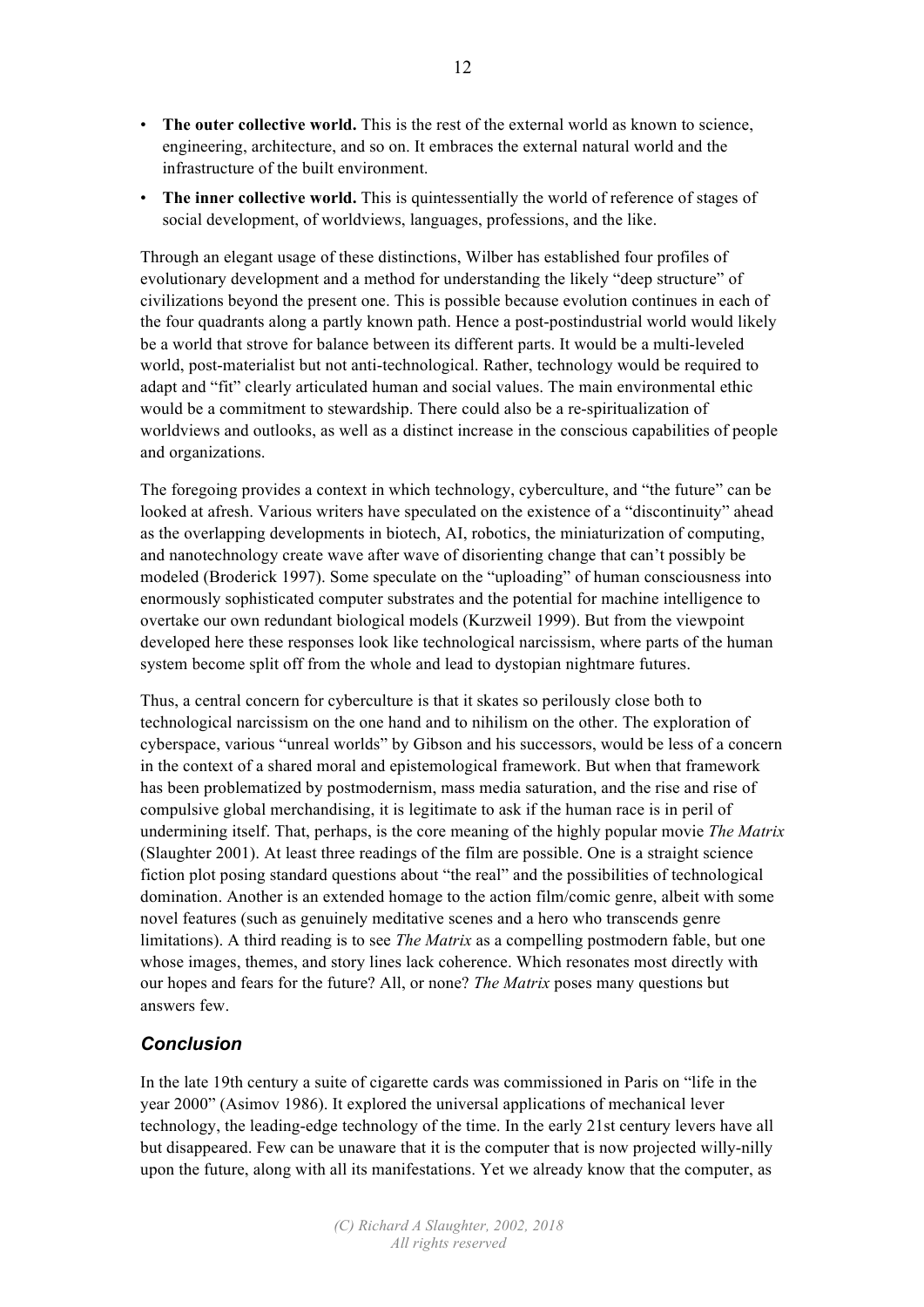such, is about to disappear from our desks into the virtual world of universal information appliances (Norman 1999).

For most of those involved in futures studies and applied foresight, however, the future is not about massive computing, AI, and a vastly expanded Internet. These comprise only a fragment of Wilber's four-quadrant view. The over-identification of technology with the future is a long-standing bias within Western culture. A more balanced view suggests that the "real" future is not primarily about technology at all. Rather, it centrally involves a search for new definitions of our shared humanity. In that context Vernor Vinge's "singularity" and Damien Broderick's "spike" provide only a partial view because they only deal with externalities. That is, they primarily focus on the outer collective domain and largely overlook the inner ones that are involved in the constitution of human and cultural significance. Similarly, Toffler's future shock thesis was partly helpful (in proposing social innovations) and partly diversionary (because it focused on external change, and missed the shaping power of self-reference possessed by all human beings).

Since the 1970s people all over the world have become aware of the need to anticipate likely futures, to avoid undesirable ones, and take greater responsibility for the direction of change. Many individuals have contributed to this process. Thus, Toffler's early formulations have been superceded by the development of futures studies as a discipline and the emergence of applied social foresight. The latter may be defined as "the construction and maintenance of high quality forward views and their application in organizationally useful ways."<sup>1</sup> Progress through the four layers of capability previously outlined suggest that social foresight will develop over time. It will be an "emergent capacity" of widespread human effort. The hitherto obscured futures domain will then become an integral part of everyday thinking, life, and work. Society's views of its likely futures will become thoroughly integrated into its present. Instead of falling into dystopia we will see the emergence of "deep design" in every field and a true flowering of human hope and aspiration.

It is for such reasons that shared attempts to develop more highly evolved forms of society and consciousness seem primary: a constructive approach to engaging with the "real" future has more to do with the pursuit of wisdom than the pursuit of, or avoidance of, any technological capability whatsoever. A possible resolution, however, is that both can be included in a higher order synthesis. Hence the keys to the future lie in seeking a balance between different aspects of humanity in its world: inner, outer, individual, and collective (Wilber 1996).

#### *References*

 $\overline{a}$ 

Amara, R. 1981. The futures field 1: Searching for definitions and boundaries. *Futurist* 15(1):25--29.

Asimov, I. 1986. *Futuredays: A nineteenth-century vision of the year 2000*. London: Virgin.

Bell, W. 1996. *Foundations of futures studies*. Vol. 1 and 2. New Brunswick: Transaction Publications.

Bezold, C. (ed.). 1978. *Anticipatory democracy*. New York: Vintage.

Broderick, D. 1997. *The spike: Accelerating into an unimaginable future*. Melbourne: Reed Books.

Cornish, E. 1980. Creating a better future: The role of the world future society. *The Futurist* 14(5):15-- 19.

Cross, N. (ed.). 1974. *Man made futures*. London: Hutchinson.

Hicks, D. and R. Slaughter (eds.) 1998. *Futures education*. World yearbook of education, London: Kogan Page.

<sup>&</sup>lt;sup>1</sup> Australian Foresight Institute flyer (Melbourne: Swinburne University, 2000).